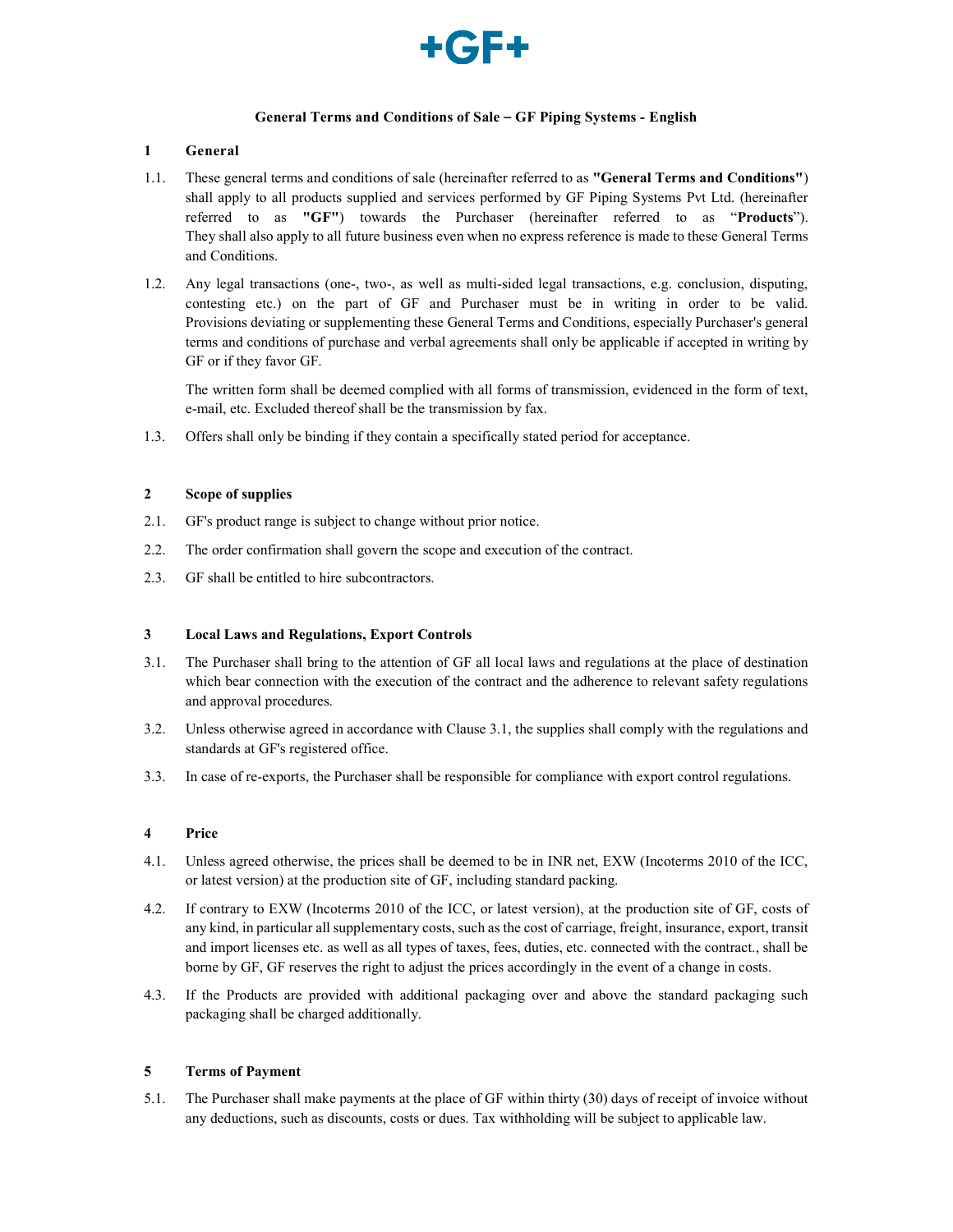

5.2. The Purchaser shall only have a right of set-off against counterclaims that are either undisputed by GF or legally established to the Purchaser by a court of competent jurisdiction and should be in compliance with applicable laws.

The Purchaser shall have no right to withhold payments due if unessential parts of the delivery are still pending provided that the use of the delivery is not rendered unusable as a result.

- 5.3. If the advance payment or the contractually agreed securities have not been made on time, GF shall be entitled to adhere to or to rescind the contract and shall in both cases be entitled to claim damages.
- 5.4. If the Purchaser, for any reason, is in delay with a payment, or if GF is seriously concerned that GF will not receive payments in total or in due time because of circumstances having taken place since entering into the contract, GF, without being limited in its rights provided for by law, shall be entitled to refuse the further performance of the contract and to retain the Products ready for dispatch until new terms of payment and delivery will have been agreed and until GF will have received satisfactory securities. If such an agreement cannot be reached within a reasonable time, or if GF does not receive adequate securities, GF shall be entitled to rescind the contract and to claim damages.
- 5.5. If the Purchaser does not adhere to the agreed terms of payment, the Purchaser shall be liable without reminder, for default interest to the amount of two (2) percent per month or part thereof of the contract price with effect from the agreed date on which the payment was due. The right to claim further damages is reserved.

## 6 Reservation of Title

6.1. As far as acknowledged by the jurisdiction in the respective country of destination of the goods, the further provisions of this Clause 6 shall apply. In any case, they shall be considered separable from each other in terms of content and linguistics and shall apply to themselves.

# 6.2. Simple reservation GF retains title to all goods delivered by GF until full payment of the respective claims of GF.

- 6.3. Processing or transformation of the goods supplied by GF by the Purchaser is always carried out for GF. If the goods supplied are processed or inseparably combined or mixed with objects not belonging to GF, coownership of the new object shall be acquired in proportion to the value of the goods supplied by GF to the other processed objects at the time of processing or in proportion to the value of the goods supplied by GF to the other combined or mixed objects at the time of combination or mixing. If the goods are combined or mixed by the Purchaser with other objects to form a single object and if the other object is to be regarded as the main object, the Purchaser is obliged to transfer co-ownership to GF on a pro rata basis insofar as the main object belongs to the Purchaser. The Purchaser shall detain the sole ownership or co-ownership on behalf of GF.
- 6.4. During the period of reservation of title, the Purchaser shall at his own cost maintain the supplies and insure them for the benefit of GF against theft, breakdown, fire, water and other risks. The Purchaser shall further take all measures to ensure that GF's title is in no way compromised or rescinded.

## 6.5. Extended reservation of title

- 6.5.a. Should the Purchaser resell Products to which title is reserved, in the ordinary course of business, the Purchaser shall hereby be deemed to have tacitly assigned to GF the proceeds deriving from their sale together with all collateral rights, securities and reservations of title until all claims held by GF have been settled.
- 6.5.b. The Purchaser is authorized to collect the assigned receivables, as long as the Purchaser fulfills his payment obligation towards GF in accordance with the contract.

#### 6.6. Overall reservation of title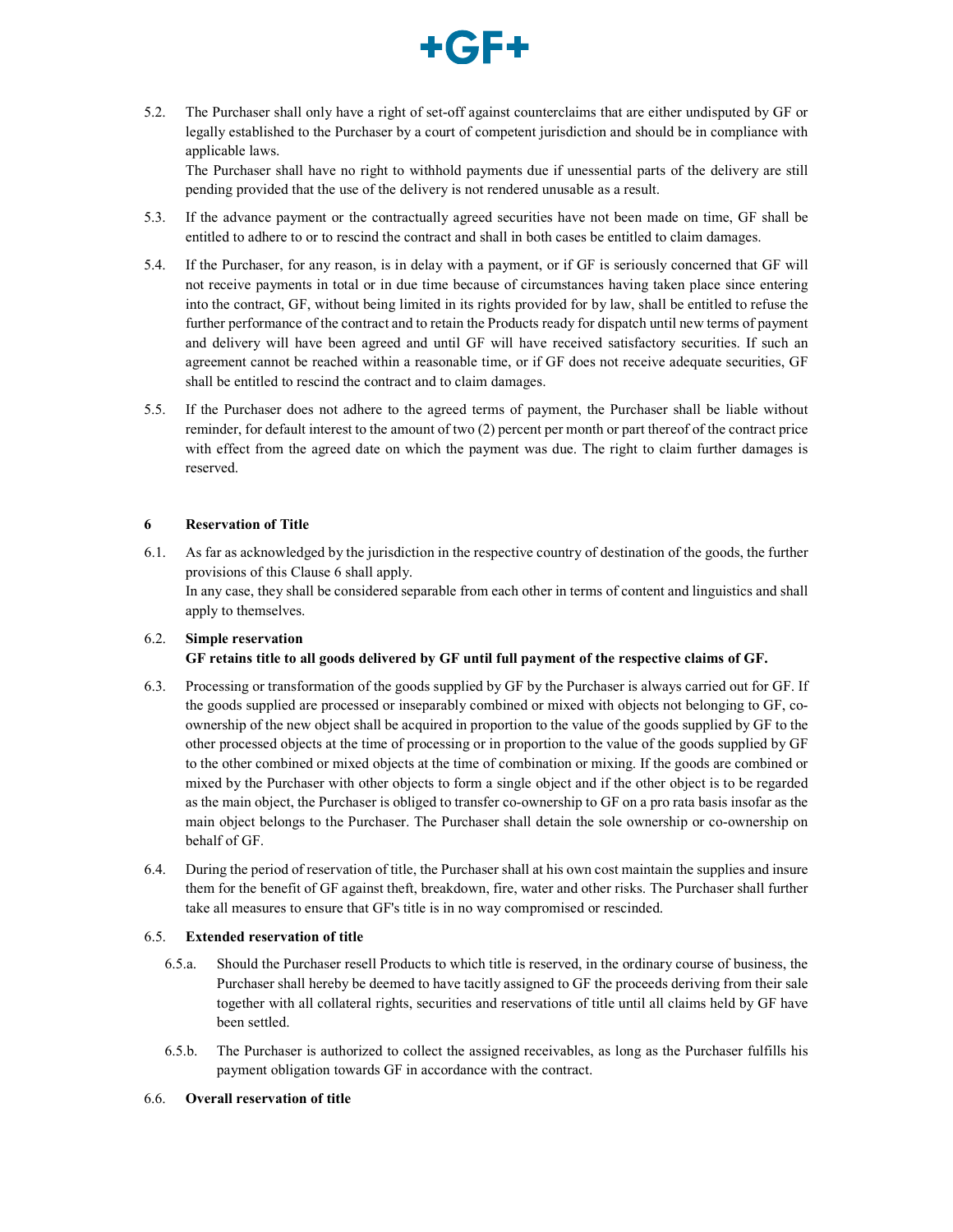

- 6.6.a. The requirements to be met from Clause 6.2 extends to all current and future demands of GF towards the Purchaser.
- 6.6.b. The assignment is only valid insofar as the value of the Products subject to retention of title together with the granted securities exceeds GF's claims against the Purchaser by more than 20%.

## 7 Terms of Delivery

- 7.1. Unless otherwise agreed (see Clause 4), the Products shall be delivered EXW (Incoterms 2010 of the ICC, or latest version) production site of GF.
- 7.2. The term of delivery shall commence as soon as the contract has been entered into, all official formalities, such as import and payment permits have been obtained and all essential technical issues have been settled. The term of delivery and the delivery dates shall be deemed duly observed when, upon its expiry or on the day of the delivery date, the Products are ready for dispatch.
- 7.3. Part shipments to a reasonable extent shall be allowed and GF shall be entitled to invoice for such partial deliveries.
- 7.4. Delivery is subject to the following conditions, i.e. the delivery time shall be reasonably extended, respectively the delivery date postponed,
	- 7.4.a. if the information of the Customer required by GF for the performance of the contract is not received in time, or if the Customer subsequently changes it, thereby causing a delay in the delivery of the supplies;
	- 7.4.b. if GF is prevented from performing the contract by force majeure. In particular, force majeure shall be deemed to be any unforeseeable event beyond GF's control which renders GF's performance commercially unreasonable or impossible, such as delayed or defective supplies from subcontractors, labor disputes, governmental orders or regulations, shortages in materials or energy, serious disturbances in GF's works, such as the total or partial destruction of plant and equipment or the breakdown of essential facilities, serious disruptions in transport facilities, e.g. impassable roads.

Should the effect of force majeure exceed a period of six (6) months, either party may terminate the contract effective forthwith.

In no event, GF shall be liable for any damage or loss of any kind whatsoever arising out of or caused by such an event of force majeure.

- 7.4.c. if the Purchaser is in delay with the fulfillment of his obligations under the contract, in particular, if the Purchaser does not adhere to the agreed conditions of payment or if he has failed to timely provide the agreed securities.
- 7.5. If for reasons attributable to GF the agreed term of delivery or a reasonable extension thereof is exceeded, GF shall not be deemed in default until the Purchaser has granted to GF in writing a reasonable extension thereof of not less than two (2) weeks which is equally not met. The Purchaser shall then be entitled to the remedies provided at law, it being however understood that, subject to limitations of Clause 10, damage claims shall be limited to max. ten (10) percent of the price of the delayed delivery.
- 7.6. If the Purchaser fails to take delivery within a reasonable time of Products notified as ready for dispatch, GF shall be entitled to store the Products at the Purchaser's expense and risk and to invoice them as delivered. If the Purchaser fails to effect payment pursuant to the terms of payment, GF shall be entitled to dispose of of the the Products. GF undertakes to inform the Purchaser of the consequences of his actions or omission.
- 7.7. In the event of damage or loss of the Products during carriage, the Purchaser shall mark the delivery documents accordingly and immediately have the damage ascertained by the carrier. Not readily ascertainable damages sustained during carriage shall be notified by the Purchaser to the carrier within six (6) days after receipt of the Products.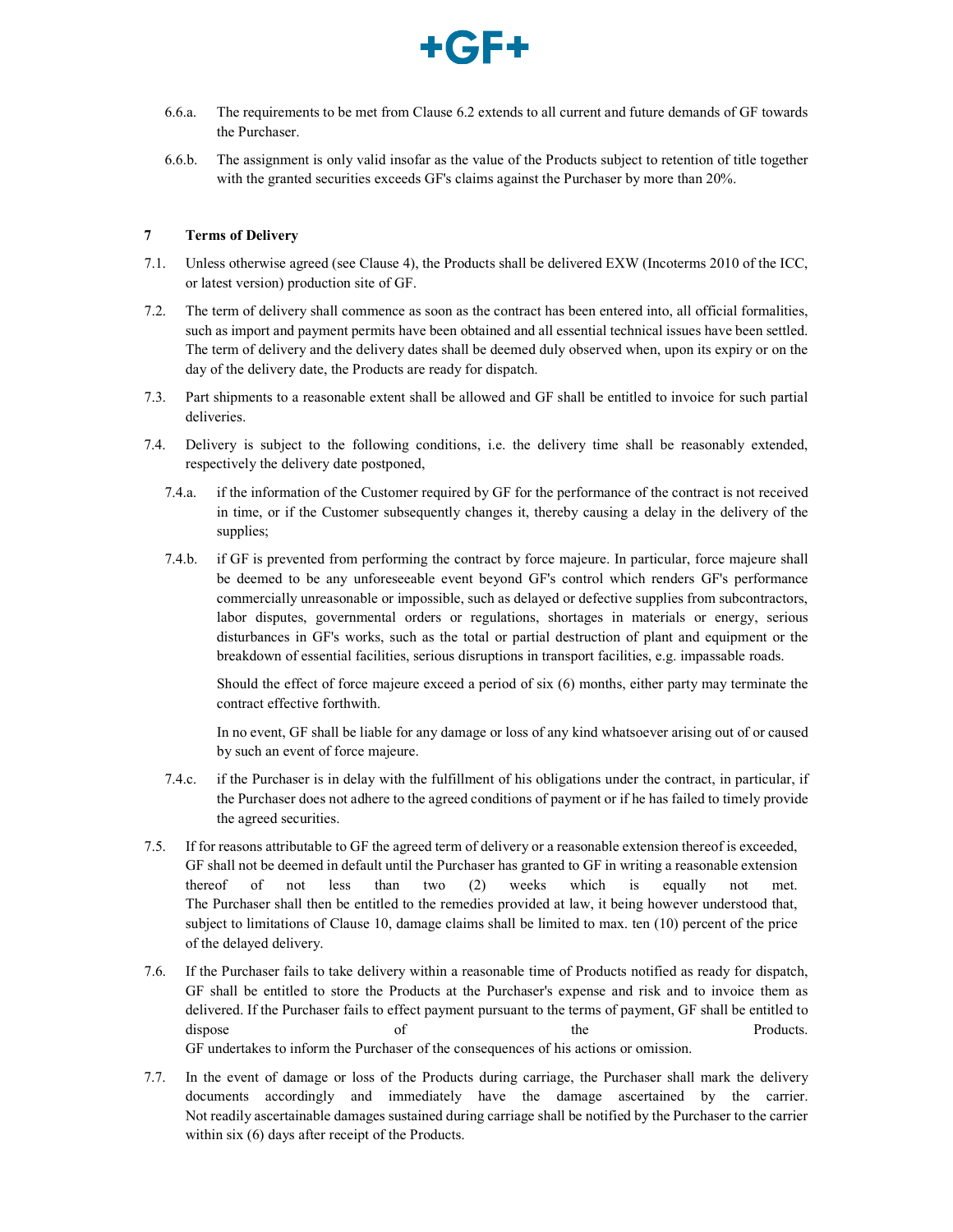

- 7.8. If, contrary to the agreed terms of delivery, GF or the Purchaser take on tasks (e.g. transport, loading or unloading of the deliverables, insurance, etc.) which are not their responsibility but the contracting party's, these tasks shall be deemed to have been performed on behalf of and for the account of the respectively contracting party party responsible. In this sense, the person executing the order acts as a vicarious agent for the responsible contracting party.
- 7.9. Should the Purchaser cancel an order without justification and should GF not insist on the performance of the contract, GF shall be entitled to a contractual penalty amounting to ten (10) percent of the contract price. The right to claim damages remains unaffected.

## 8 Inspection, Notification of Defect and Damages

- 8.1. The Products will be subject to normal inspection by GF during manufacture. Additional tests required by the Purchaser shall be agreed upon in writing and shall be charged to the Purchaser.
- 8.2. It shall be a condition of GF's obligation under the warranties stated hereinafter that GF is notified in writing by the Purchaser of any purported defect immediately upon discovery. Notice concerning weight, numbers or apparent defects is to be given within thirty (30) days from receipt of the Products, notice of other defects immediately latest within seven (7) working days after discovery, in any event within the warranty period.
- 8.3. The Purchaser shall not dispose of allegedly defective Products until all warranty and/or damage claims are finally settled. At its request, defective Products are to be placed at GF's disposal.
- 8.4. At its request, GF shall be given the opportunity to inspect the defect and/or damage, prior to commencement of remedial work, either by itself or by a third party.

### 9 Warranty, liability for defects

- 9.1. Warranty
	- 9.1.a. The warranty is, unless otherwise explicitly agreed, not transferable and limited to the country in which the representative of GF is located with whom the contract was concluded. Warranty claims must be made in the country in which the product in question was purchased.
	- 9.1.b. The warranty or damage claims become time-barred twelve (12) month from receipt of the Products by the end user but at the latest within eighteen (18) months of the Products being dispatched by GF.
	- 9.1.c. For spare or repaired parts, the warranty period is limited to the initial warranty period of the replaced or repaired part.
	- 9.1.d. For Products manufactured to specifications, drawings or patterns supplied by the Purchaser, GF's warranty shall be restricted to proper materials and workmanship.
	- 9.1.e. This warranty shall not apply to damage resulting from normal wear and tear, improper storage and maintenance, failure to observe the operating instructions, overstressing or overloading, unsuitable operating media, unsuitable construction work or unsuitable building ground, improper repairs or modifications / alterations by the Purchaser or third parties, the use of other than original spare parts and other reasons beyond GF's control.
	- 9.1.f. Claims for deficiency of title becomes time-barred twelve (12) month from receipt of the Products by end user.
- 9.2. Liability for defects
	- 9.2.a. At the written request of the Purchaser, GF undertakes to repair or replace at its discretion, as quickly as possible and free of charge, all Products supplied which demonstrably suffer from faulty design,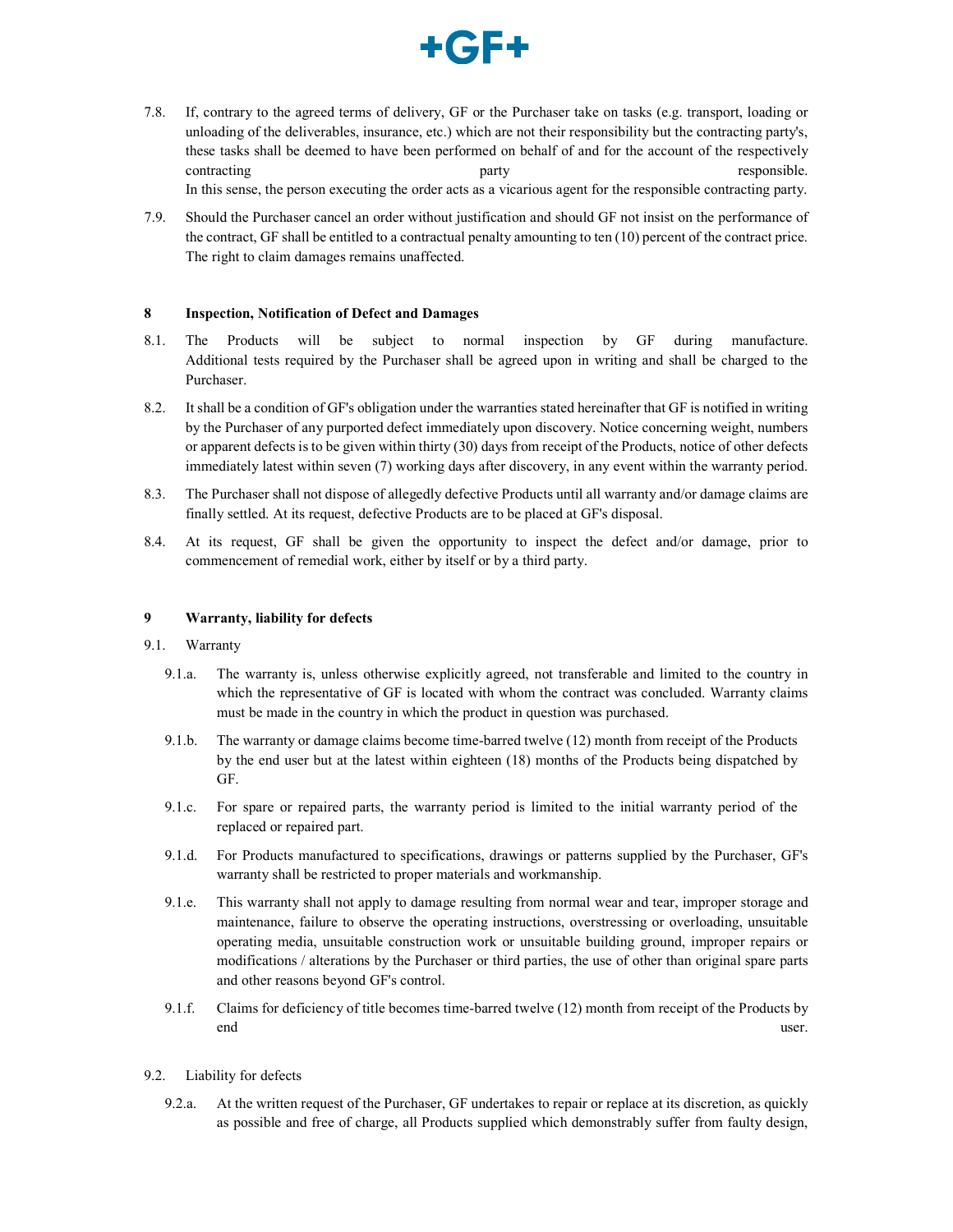

materials or workmanship, from faulty operating or installation instructions or which became defective or unusable due to faulty advice.

Replaced parts shall be handed over to GF and become property of GF, unless GF waives this right.

In order to protect employees from toxic or radioactive substances which may have been transported in the Products concerned, defective parts returned to GF or its sales organizations, must be accompanied by a Material Safety disclosure Form. The form may be obtained from GF's local sales company.

- 9.2.b. The Purchaser shall be entitled to rescind the contract or to demand a reduction of the contract price if
	- $-$  the repair or replacement of the defective Product is impossible,
	- $-$  the defective Product is not repaired or replaced within a reasonable period, or
	- if GF refuses the repair or replacement of the defective Product or if for reasons attributable to GF the repair or replacement is delayed.
- 9.3. In case of Products for use in domestic installations or in utilities
	- GF will assume, in deviation to Clause 10.3, the dismantling and installation costs for the restoration of the original condition of the defective Product up to a maximum amount of INR1'000'000 per occurrence.
	- warranty and damage claims contrary to Clause 9.1.b shall become time-barred five (5) years from the date of installation or seven (7) years from the production date, whichever is earlier.

### 10 Limitation of Liability

- 10.1. The rights and remedies of the Purchaser shall be exclusively governed by these General Terms and Conditions. All further claims such as damages, reduction of the purchase price, termination or rescission of the contract are excluded.
- 10.2. In no case, whatsoever, shall the Purchaser be entitled to claim damages other than compensation for costs of remedying defects in the supplies. This in particular refers, but shall not be limited, to loss of production, loss of use, loss of orders, loss of profit, third party recovery claims and other direct or indirect or consequential damages.
- 10.3. In the event that claims of the Purchaser in relation to or in connection with the contract or the breach thereof should exist, the total amount of such claims is restricted to the purchase price of respective delivery.
- 10.4. This limitation of liability equally applies to the extent GF is liable for acts or omissions of auxiliary persons such as its employees or third parties engaged for the performance of its obligations. It does not apply in case of unlawful intent or gross negligence on the part of GF and in case of GF's mandatory statutory liability, in particular under applicable product liability laws.

#### 11 Data and Documents

- 11.1. Technical documents, such as drawings, descriptions, illustrations and data on dimensions, performance and weight as well as the reference to standards are for information purposes only. They are not warranted characteristics and are subject to change.
- 11.2. All technical documents shall remain the exclusive property of GF and may only be used for the purposes agreed between the parties or as GF may consent.

## 12 Confidentiality, Protection of Personal Data